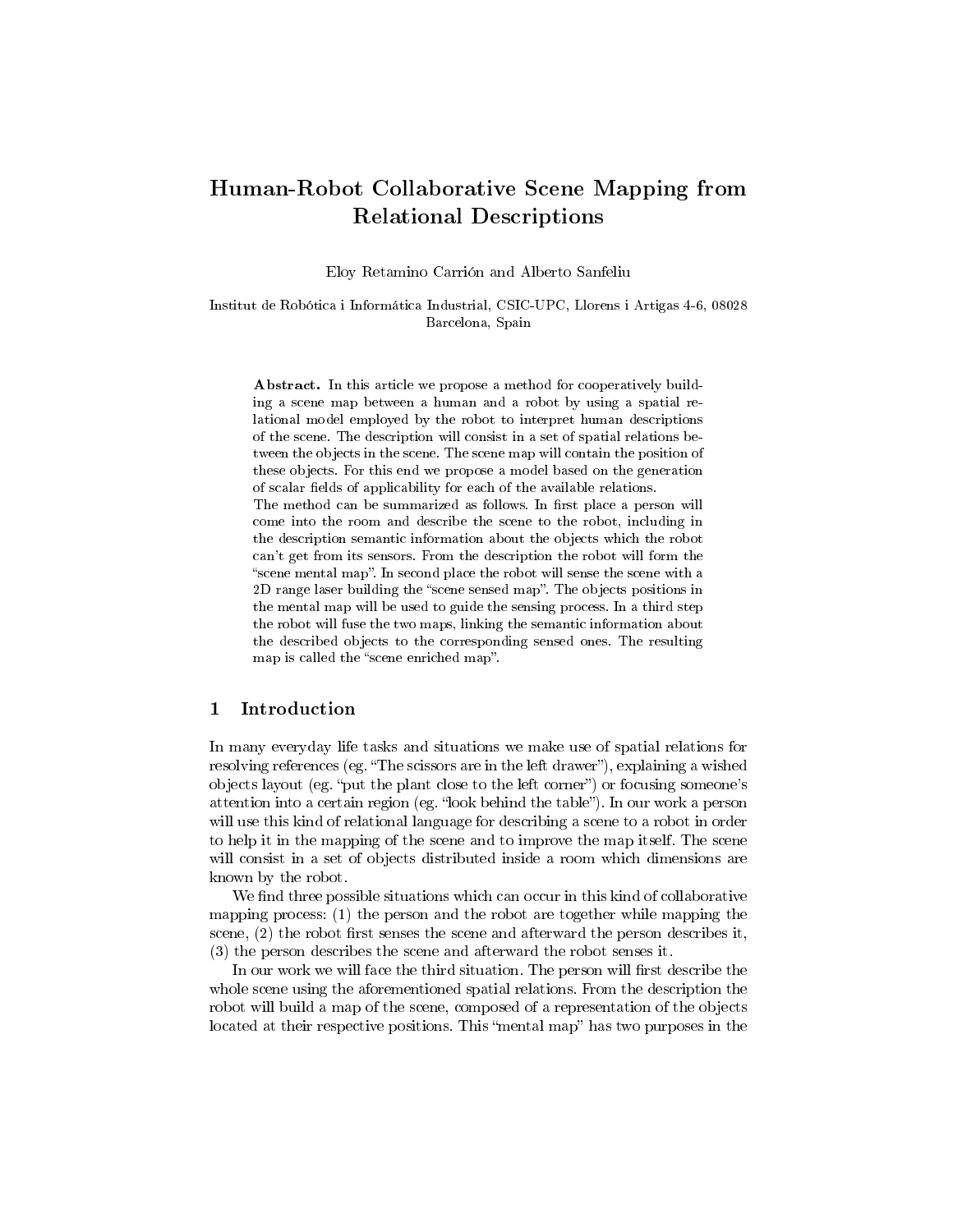scene mapping process. In first place, it will be used for guiding the robot sensing process. That is, after interpreting the description the robot will go into the room and seek the described objects in the positions they have in the mental map. In second place, during the description the person may add semantic information about the objects which the robot could need for fulfilling its duties. For example, a post-delivering robot who has to leave a letter at Mike's desk should know who is the owner of each desk in its map. As the described objects are matched with their corresponding sensed objects, this semantic information can be trespassed to the latter.

In the rest of the article we will distinguish between four different scene maps.  $(1)$  The "human mental map", the map the person forms in his mind from viewing the scene. (2) The "robot mental map", the map the robot builds from interpreting the human description of the scene.  $(3)$  The "robot sensed map", the map the robot builds from sensing the scene. (4) The "enriched map", built from the fusion of the robot sensed and mental maps. We call this last map enriched because it mixes the accuracy of the robot sensors with the semantic information provided by the person in his description.

We would like to remark that the generation of the "robot mental map" can facilitate by itself the human robot interaction in many different cooperative tasks apart from mapping an scene. Reorganizing the objects in a room, defining an strategy for searching an object or exploring an area. For all of these tasks the robot has to interpret the "mental map" the person has in mind and to verify it using its own sensors.

The contributions of the present work are: (1) A model for interpreting spatial relations. (2) A method built upon the former to let the robot to map a scene in collaboration with a human. In the rest of the article we will, present the related work, the relational model, the method and the results of the experiments conducted for testing it.

## 2 Related Work

There are numerous attempts of interpreting qualitative spatial relations. In [1] Moratz et Al. define a computational model for the projective spatial relations similar in spirit to the one developed here. In their work each relation defines a canonical direction and depending on the position of the referenced object with respect to this direction the relation became true or false. In their experiments they tried to understand how people express spatial knowledge by asking the subjects to tell the robot to go towards one of the objects in the scene (ie. to uniquely determine that object from the others in the scene). The drawback of their work is that the conditions for a spatial relation to be fulfilled are boolean which is against the intrinsic vagueness of these relations.

In [2] Stopp et Al. use a computational model of the topological (near) and projective (front, behind, left, right, above, bellow) relations for accessing to a robotic arm through natural language. Their model [3], as the one presented in here, is based on the concept of the continuous decay of the applicability of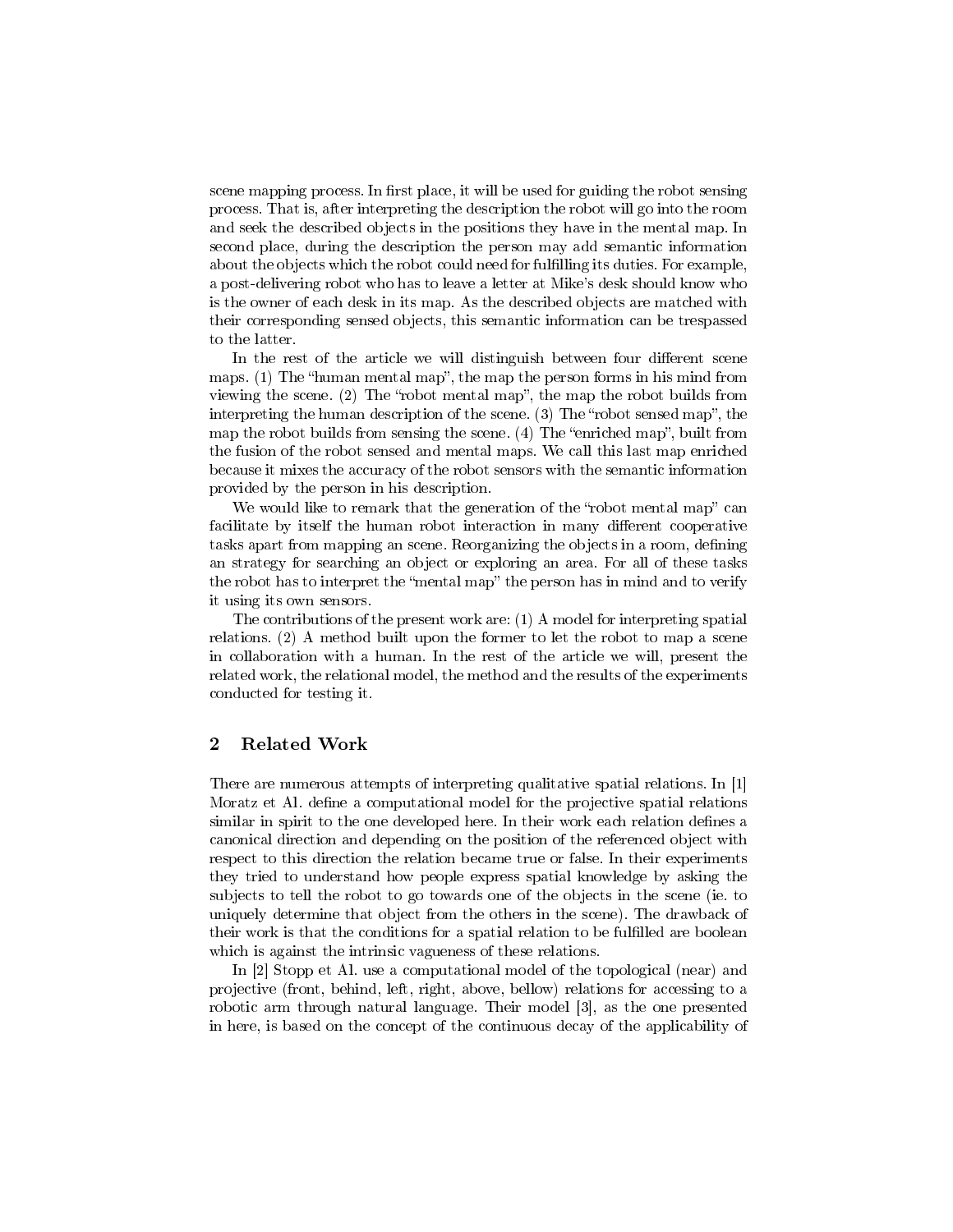the spatial relations as we separate from an ideal condition which defines the relation.

In the same direction, Kelleher et Al. [4] introduce the fact, also contemplated here, that the applicability of the projective relations decay with the distance to the referent object. They also state that the "size" of the generated fields is proportional to the size of the referent object.

As far as we know, all the previous works related with the interpretation of qualitative spatial relations face the case of single relations between objects which positions are deterministically known, therefore not considering possible uncertainties. Just in  $[3]$  Gapp defines the way to perform single compositions between relations. In the work presented here however, is required to interpret the description of a whole scene without the support of any perceptual information, ie. to "imagine" the whole scene. This requirement led to the development of a general framework for composing spatial relations, estimating probability distributions for objects which positions are known just by spatial relations with other objects and the interpretation of spatial relations between these "imagined objects". Regarding this last point, in [5] Mavridis et Al. let a robot to imagine objects on top of a table at positions expressed by spatial relations, but they are more focused in the maintenance of a 3D representation of the environment from the robot sensors and in the interpretation of spatial relations between sensed objects. In their work the variety of spatial relations is very limited. Also they can't be composed neither be expressed between imagined objects.

Regarding the existing approximations for building maps from relational descriptions, they result quite simplistic, or lets say, the accuracy of the map neither the interpretation of the spatial relations itself weren't the main objective of the research. In [6] Coyne et Al., develop a model for interpreting narratives (ie. for generating a 3D representation from them), but they are more focused in the aesthetics of the representation and in the natural language processing. Though their work contemplates an extensive vocabulary including many spatial relations, the model for the latter seems to be too deterministic. That is, the spatial relations seems to define fixed distances between the objects no matter the context (though they don't provide any details at all about this model).

The process of building a map from a description presents several similarities with the well known in robotics SLAM problem [7,8], though it presents important differences which forbid to undertake it using the same approaches. In the former a person uses a set of qualitative spatial relations for expressing to the robot the positions of the objects in a scene and his own. Since the point of view from which the spatial relations are referred influences their interpretation, the robot must infer the position of the objects and the person's at the same time. Up to here the similarities. The person's position is expressed also through relations with other objects introduced in the description, that is, there is no explicit odometry information. This makes a distinction with most of the situations faced in robotics, for example [9]. More than that, as it will be seen, the objects probability distributions extracted from the spatial relations are far from being gaussians, which makes inapplicable any EKF Slam algorithm. As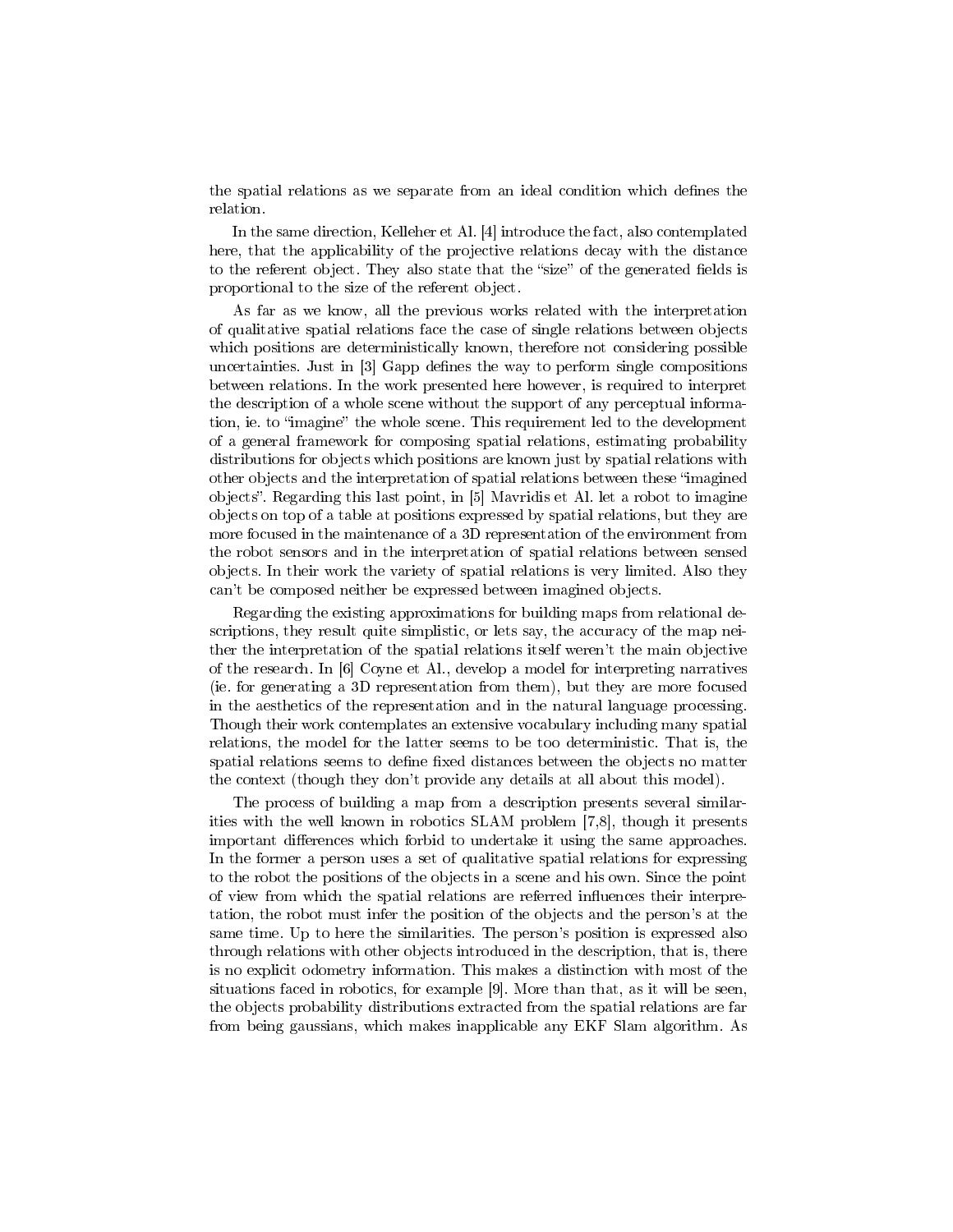

Fig. 1. Canonical directions for the projective relations in the intrinsic (a) and extrinsic (b) cases.

said above, the approach taken here for building the "mental maps" will be to extract probability distributions for the positions of the referenced objects in the given spatial relations and to reduce the uncertainty by directly composing the relations given for each object.

Finally, as it's been said, the mental map built from the description is used by the robot to guide the sensing process, ie. to direct its sensors to the positions where according to this map the actual objects more probably are. In the same direction, [10] Aydemir et Al. use background knowledge and the interpretation of spatial relations to perform indirect object searching. For example, if the robot has to look for a cup in its environment and it knows that cups are usually on top of tables; it looks first for a table, computes the region determined by the expression "on the table" and looks for the cup inside that region. Their model though, just contemplates two spatial relations: in, on. Logically they don't consider compositions and the spatial relations can't be directly used by a person for communicating spatial knowledge.

## 3 Relational Description Model

In this section we specify the model used by the robot to interpret the scene descriptions. The approximation taken for this interpretation is based of the generation of scalar "Fields of Applicability" (FOAs from now) for each of them. These scalar fields represent the distribution of the applicability of a certain spatial relation in every point of space. The characteristics of each FOA will depend on the spatial relation which it represents and on the pose and geometry of the objects involved in the relation (eg. the table in "on the left of the table").

### 3.1 Preliminary Concepts

In any grounded spatial relation there are several objects implied, each of them fulfilling a different function. Before going with the generation of the FOAs is important to define them.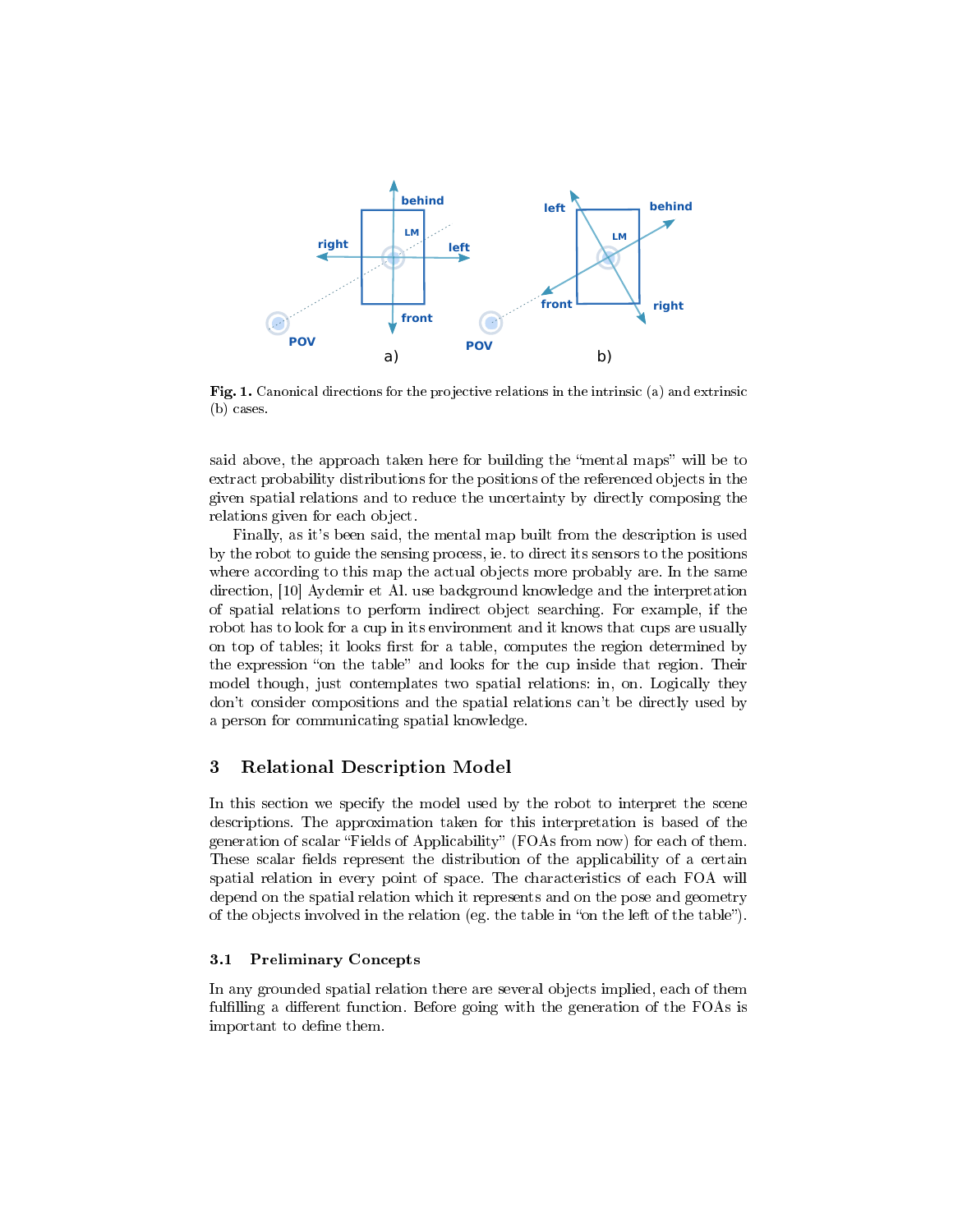In our syntax, the *Point of View* (POV) is the object which states the position from which the relation is expressed (usually corresponding to the person referring the relation). The Landmark (LM) will be the object used as referent (eg. the table in "the chair on the right of the table"). Finally, we will designate the Trajector (TR) as the referenced object (eg. the chair in the previous sentence). The FOAs will be generated using the POV and the LM. The applicability of a potential TR for a relation will be measured by evaluating the corresponding field on its center of gravity.

We will consider two types of relations, being the FOAs generated by each type closely related: topological and projective. The *topological relations* ("near", "far" and "close to" in our model) are proportional to the distance between the LM and the TR. The *projective* ones ("left", "right", "front", "behind") define a canonical direction. In this case the applicability will decay with the angular deviation of the vector  $\overline{LM,TR}$  from that direction.

The next idea we must take in consideration is that there are more than one possible frame of reference in which a relation can be interpreted [11]. In the *intrinsic* case the frame is defined exclusively by the LM orientation (Fig 1a). The front direction is determined by its physical or semantic characteristics (eg. the side in the direction of motion in a mobile object).

In the *extrinsic* case, the frame is defined by the positions of the POV and the LM (Fig 1b), being the front direction the one going from the LM to the POV.

In the performed experiments all the employed objects are cylindrical, thus they don't have an intrinsic front. In other case the influence of each frame of reference should be decided. Generally is accepted that in case of competition, the intrinsic frame dominates  $[12]$ , though the concrete "weight" of each frame is not a decided matter.

#### 3.2 Fields Of Applicability

Their values goes from 0 to 1, being the applicability for a relation null if 0 and maximum if 1.

As the purpose of the FOAs is to specify objects positions in a 2D map, they will be defined in the euclidean plane. In the expressions where the POV, LM or TR appears, it must be understood that they refer to their projections on the XY plane.

**Proximity field.** This field doesn't semantically correspond to any of the mentioned relations, but it will form part of the rest of the FOAs expressions. It expresses the concept of proximity between two objects and obviously decreases with the distance between them.

The reason for using the "proximity" instead of directly the distance between objects is that the former encompasses contextual factors which must be taken into account for the correct interpretation of the spatial relations. These are: (1) the size of the involved objects and (2) the size of the scene itself. For example,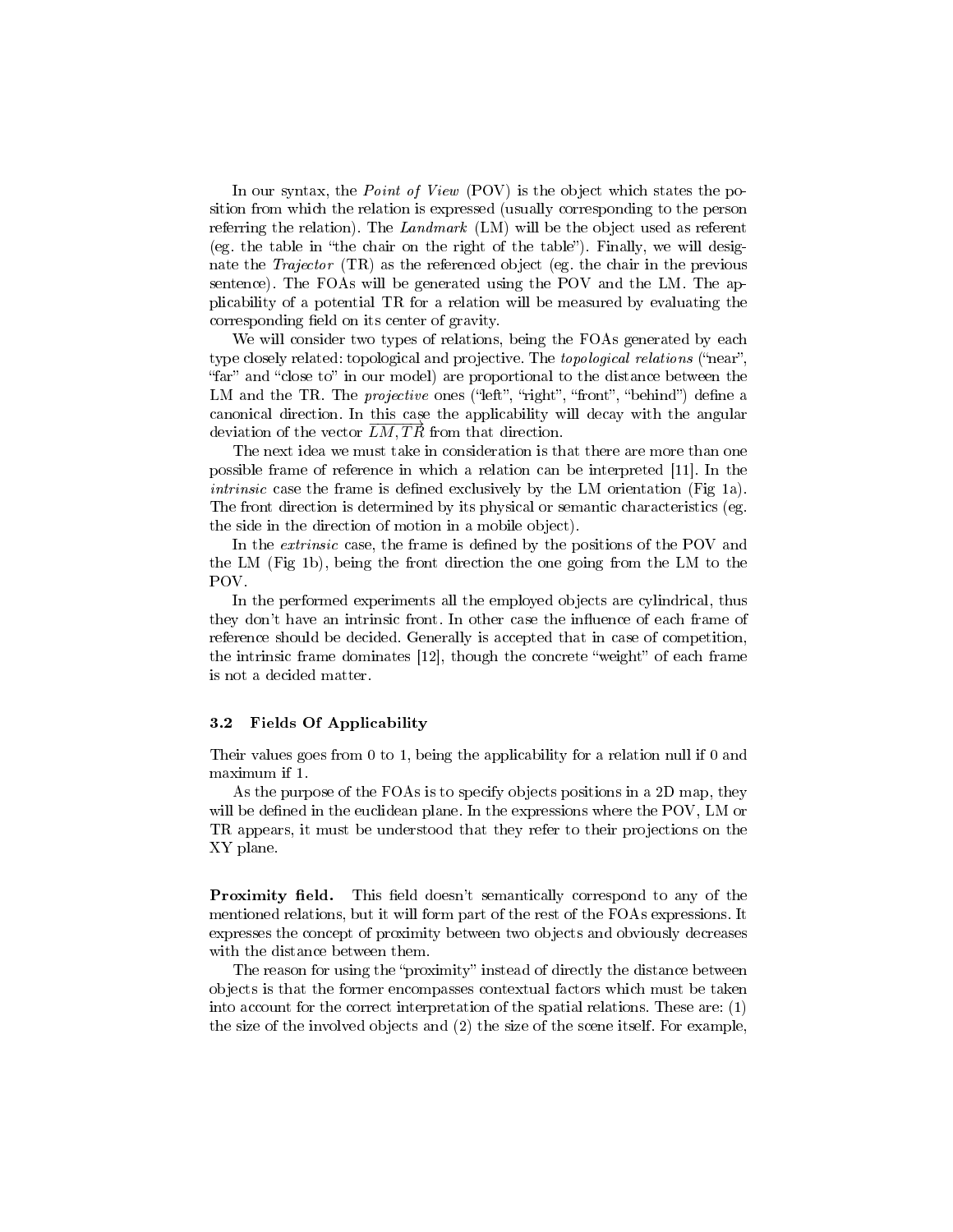

Fig. 2. Parametrization of the topological relations as a function of the proximity

the relation "near the house" clearly implies a larger area than "near the pen". By defining the "near" FOA in terms of the "proximity" instead of the distance this circumstance can be implicitly considered. In the same way, a correct interpretation of "near the house" must lead to a larger region if the considered scene is the whole city than if it's reduced just to the house neighborhood.

The former intuitive concepts are considered in the proximity expression as two constant factors which affect the proximity rate of decay with the distance  $(d_{max}, a_n)$ . In turn, this decay is modeled as a linear function:

$$
proximity(LM, P) = \begin{cases} 1 - \left(\frac{d}{d_{max}}\right) / a_n, \frac{d}{d_{max}} \le a_n \\ 0, \frac{d}{d_{max}} > a_n \end{cases}
$$

$$
a_n = \frac{a}{a_{max}}
$$

where 'P' is a point of the plane, 'd' the euclidean distance between 'P' and the closest point of the LM and 'a' the area of the LM.  $a_n$ ', the normalized area, expresses the fact that the proximity must decay slower for larger LMs [4]. It's defined as the area of the LM divided by the area of the larger object in the scene  $(a_{max})$ .

 $d_{max}$ ' corresponds to the maximum distance in the scene. This factor expresses that the same distance must correspond to larger proximity values in larger scenes.

Projective relations. The values for the FOAs generated from these relations will decay with two factors. (1) the angle  $\alpha$  between the vector  $\overline{LM}, \overline{P}$  and the canonical direction. (2) the distance with the LM. The latter assertion is supported by Kelleher et Al. [4], but intuitively projective relations "loose" definition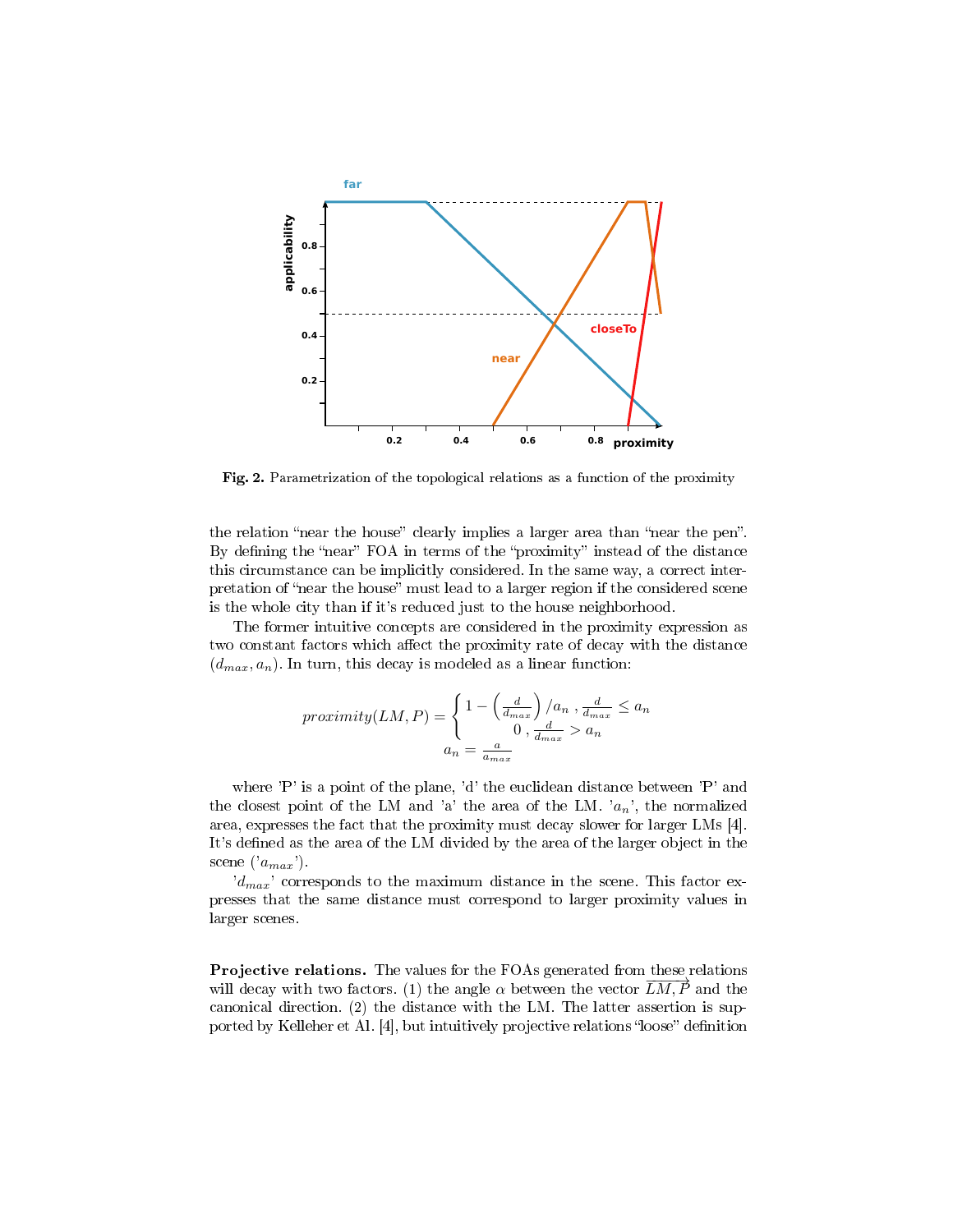with the distance. As a extreme case, if a chair is 20 Kms far from a table it would never be said to be on the left of it, independently of the angle they form.

The canonical direction for each relation in the extrinsic and intrinsic cases are the ones in the Fig 1 [11]. Once set the canonical direction, the expression of the field for all the projective relations is:

$$
projective(POV, LM, P) = \begin{cases} \left[1 - \frac{\alpha}{\alpha_{max}}\right] \cdot proximity(LM, P) , \alpha < \alpha_{max} \\ 0 , \alpha > \alpha_{max} \end{cases}
$$

where  $\alpha_{max} = 90^{\circ}$ . As it was argued in the former subsection, the proximity was used instead of the distance between P and the LM. The decreasement with the angular deviation has been modeled as a linear function of the angle  $\alpha$ .

Topological relations. The topological relations have been modeled as lineal parametrizations of the proximity, in accordance with the interval of distances for which each of them is conceptually acceptable ("close to" for very short distances, "near" for mid-length distances and "far" for points very separated from the  $LM$ ).

The parametrizations used in the model are the ones represented in Fig 2. They were fitted in order to improve the interpretation of the descriptions in the performed experiments.

#### 3.3 Virtual Objects

When the person describes the scene, the robot just knows about the position of the objects from the relations made in the description. For taking this circumstance into account we introduce the concept of *virtual objects* in contrast with the sensed ones, ie., the ones acquired from the sensors.

The position of these objects, created from the description, is defined by the spatial relations in which they are the TR. For example, in "there is a chair in front of me" the position of the chair is defined by "in front of me".

As the FOAs represent the distribution of a spatial relation applicability, it's natural to express the uncertainty in a virtual object position in function of the FOAs corresponding to the relations in which it was TR.

Concretely, we define the probability density function for the center of gravity of a virtual object 'TR' of being located at the point 'P' if its position was specified by the spatial relation 'rel' as:

$$
f_{TR}(P|POV = Q, LM = R) = \frac{1}{n} rel(POV, LM, P)
$$

$$
n = \int_{P} rel(POV, LM, P) dP
$$

being 'rel(POV,LM,P)' the FOA corresponding to the spatial relation 'rel' and 'P,Q,R' points of space.

Three things must be noted in the former expression. (1) there is a conditional dependence with the positions of the the POV and LM. This is natural, as those positions appear in the expression of the FOAs. (2) The integral in the normalization of the FOAs should be evaluated over the region corresponding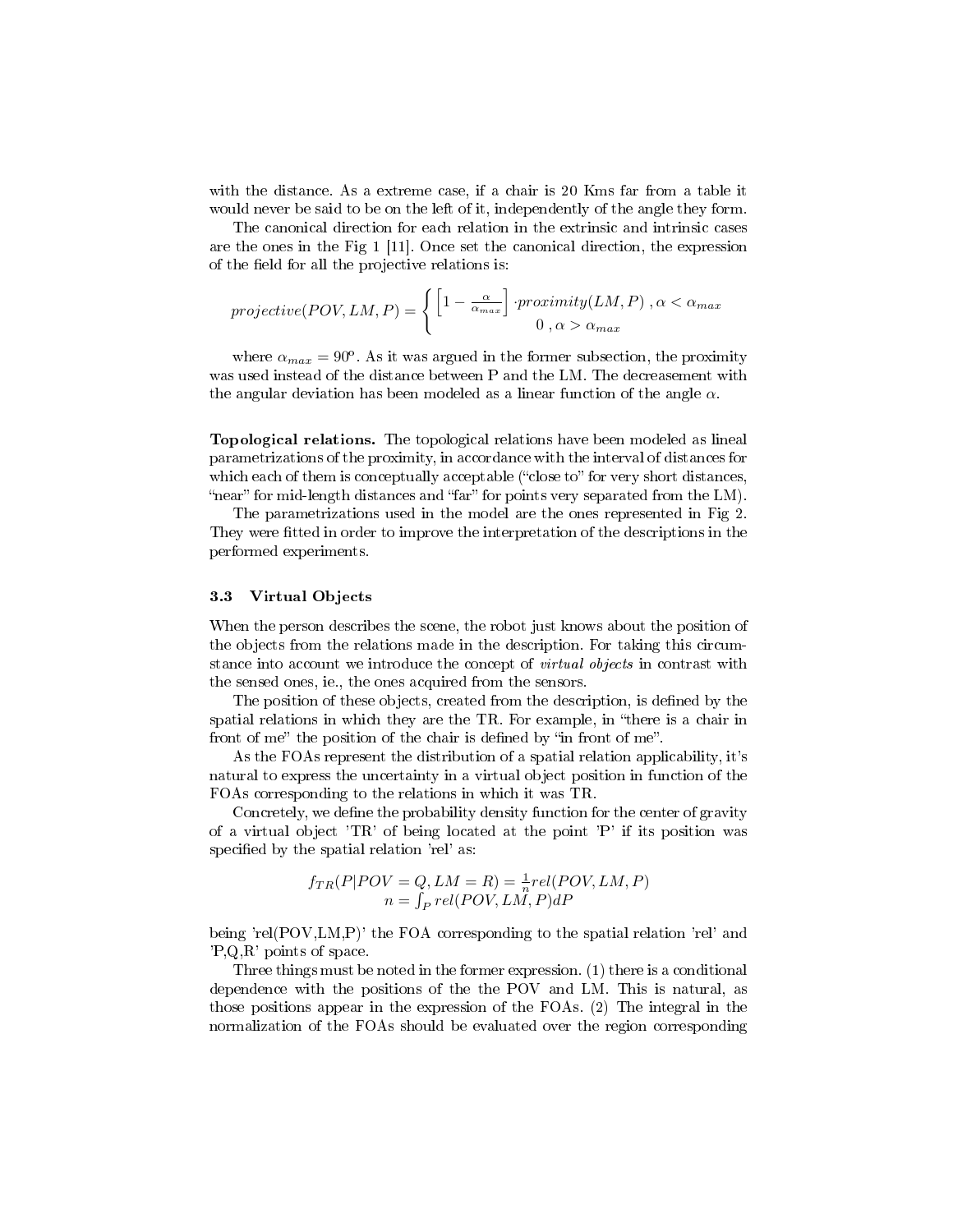to the interior of the room, representing that the probability for a virtual object of being inside the room in which the description is performed must be 1. (3) It's normalized and it just can take non-negative values, hence fullling the conditions for being a density function.

If the POV or the LM are also virtual objects, we will need to extract the marginal distribution for the TR position by making use of the law of total probability:

$$
f_{TR}(P) = \frac{1}{n} \iint_{Q,R} rel(POV, LM, P) f_{POV}(Q) f_{LM}(R) dR dQ
$$

The former expression should be autonomously evaluated by the robot for any relation, POV and LM when interpreting a description. As a practical workaround, we opted for discretizing the probability distribution for the virtual objects position. In this way,  $f_X(P)$  turns into  $p(X = P)$  and the integral into a double summation.

The discretization was made by evaluating the FOAs over a grid covering the scene region (ie. the interior of the room).

The resulting expression for the marginal distribution is:

$$
p(TR = P) = \frac{1}{n} \sum_{Q} \sum_{R} rel(POV, LM, P)p(POV = Q)p(LM = R)
$$

$$
n = \sum_{P} rel(POV, LM, P)
$$

where 'P,Q,R' are points of the grid.

In the worst case (POV and LM virtual), when processing a spatial relation the FOA must be evaluated for each grid point being the POV and the LM also at any grid point. This makes the algorithm to be  $O(n^3)$  with the number of grid points.

As an approximated solution to the former marginal distribution expression, we can take the assumption that the POV and the LM are located at their mean positions according to their own distributions. That is, to assume that all the terms in the summation in the marginal distribution expression are zero but the one in which  $p(POV = P_{POV})$  and  $p(LM = P_{LM})$ , where  $P_{POV}$  and  $P_{LM}$  are the mean positions for the POV and the LM.

With this approximation the algorithm for processing a spatial relation turns to be  $O(n)$  with the number of grid points. In the experiments the exact and the approximate solutions were tested in order to decide if the first one deserves its higher time complexity.

Regarding how theoretically appropriate is taking the former assumption, it's partially supported by the "gricean principle" which states that when an utterance is given from a speaker to a listener both of them expect the contextually most typical interpretation of the utterance [13]. In our case this principle can be translated as that the speaker will give a reference expecting the listener to "imagine" the objects in their more typical positions, ie. in the ones corresponding to the maximums of applicability for the relations which defined their positions.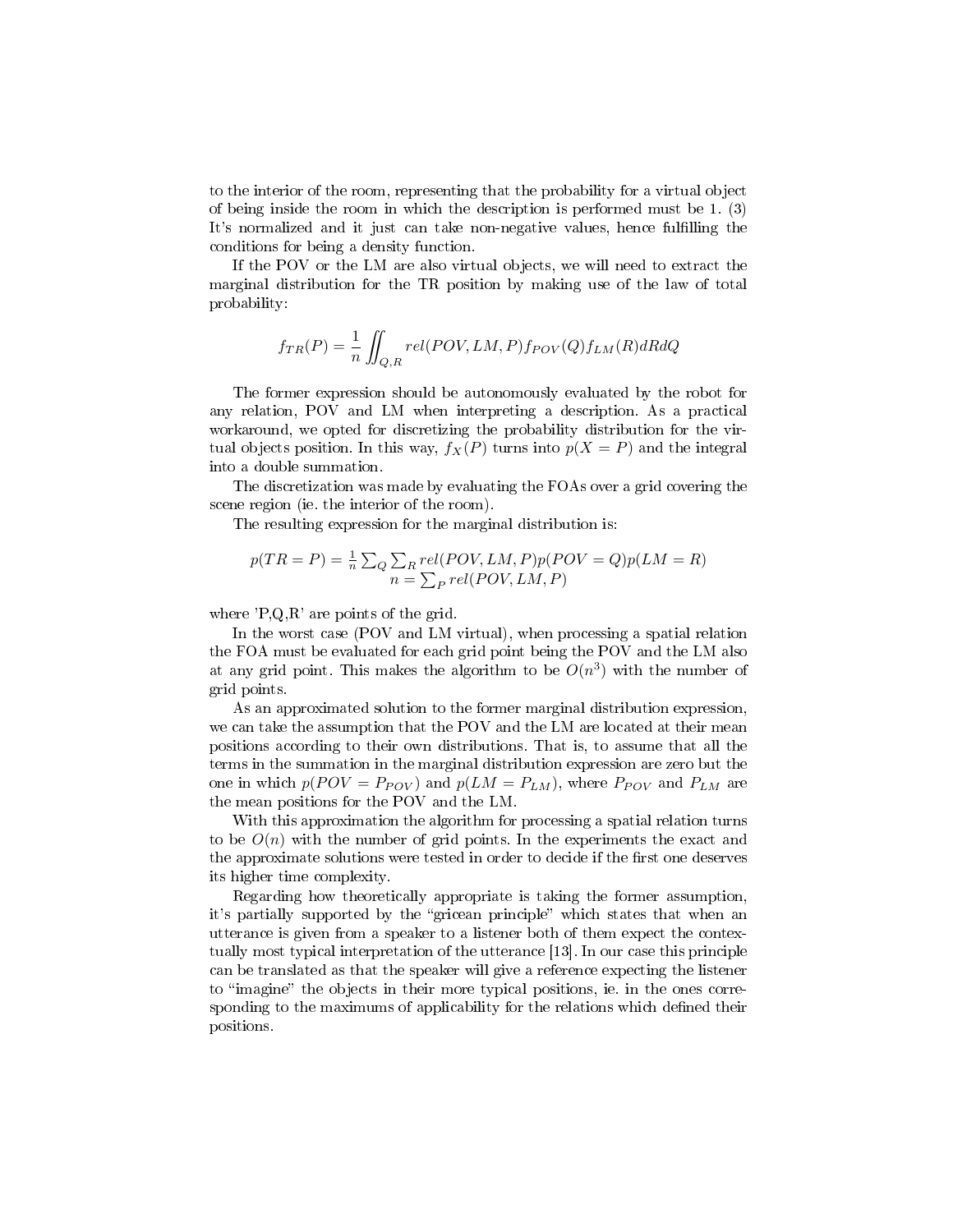Finally, we have to consider that the spatial relations included in the model just give information about the relative positions between the implied objects, ie. they say nothing about their size or orientation. In our model this implies that as all the information about the virtual objects comes from the description there will be a complete uncertainty in these magnitudes.

In the expression of the "proximity" field it appears the distance to the LM and its area. These parameters obviously depend on the concrete geometry of the LM which in turn depends on the orientation and size (jointly with the position and the type). Thereby, some assumptions must be taken. These will be that the virtual objects are of a "standard size" (see the architecture subsection) for the computation of the area and that they are point objects for the computation of the distance.

#### 3.4 Composition Model

In a description, more than one relation can be provided for the same virtual object in order to better specify its position. That is, they can be referred more than one relation with the same TR. Therefore it's needed to determine how this spatial information will be composed.

Two relations with the same TR can be given with two purposes: (1) to delimit the region in which it can be located. This case corresponds to an intersection between the regions in which each of the relations is applicable. In logical terms it will be a conjunction (eg. "the ball is on the right on the table and close to the wall"). (2) to enlarge the region in which it can be located. This case corresponds to a union or disjunction (eg. "The ball is on the right of the table or on its left").

We will suppose that when two relations are referred for the same TR the intention is to concrete its position. Hence, in this case it will be performed a conjunction. In contrast, when the LM in a relation is ambiguous (eg. "near the wall" if there are more than one wall), a constructive composition (disjunction) will be performed for that relation being the LM each of the possible candidates (eg. each of the walls in the former example).

Regarding how these two compositions are performed, it can be remembered from the last paragraph that from a spatial relation in which the TR is a virtual object, it can be deduced a probability density function for its position  $(f_{TR}(P))$ . When two relations are given for the same  $TR$  we will have two different densities:

$$
f_{TR}^1(P) = \frac{1}{n} \iint_{Q,R} rel_1(POV_1, LM_1, P) f_{POV_1}(R) f_{LM_1}(Q) dR dQ
$$
  

$$
f_{TR}^2(P) = \frac{1}{n} \iint_{Q,R} rel_2(POV_2, LM_2, P) f_{POV_2}(R) f_{LM_2}(Q) dR dQ
$$

An intersection (or conjunction) will correspond to the joint probability density function, and a union (or disjunction) to the union of the two density functions.

Before concreting the expressions for the composition a reflection must be done about the independence of the composed densities. Each of them represents the probability for the same virtual object of being located at a certain point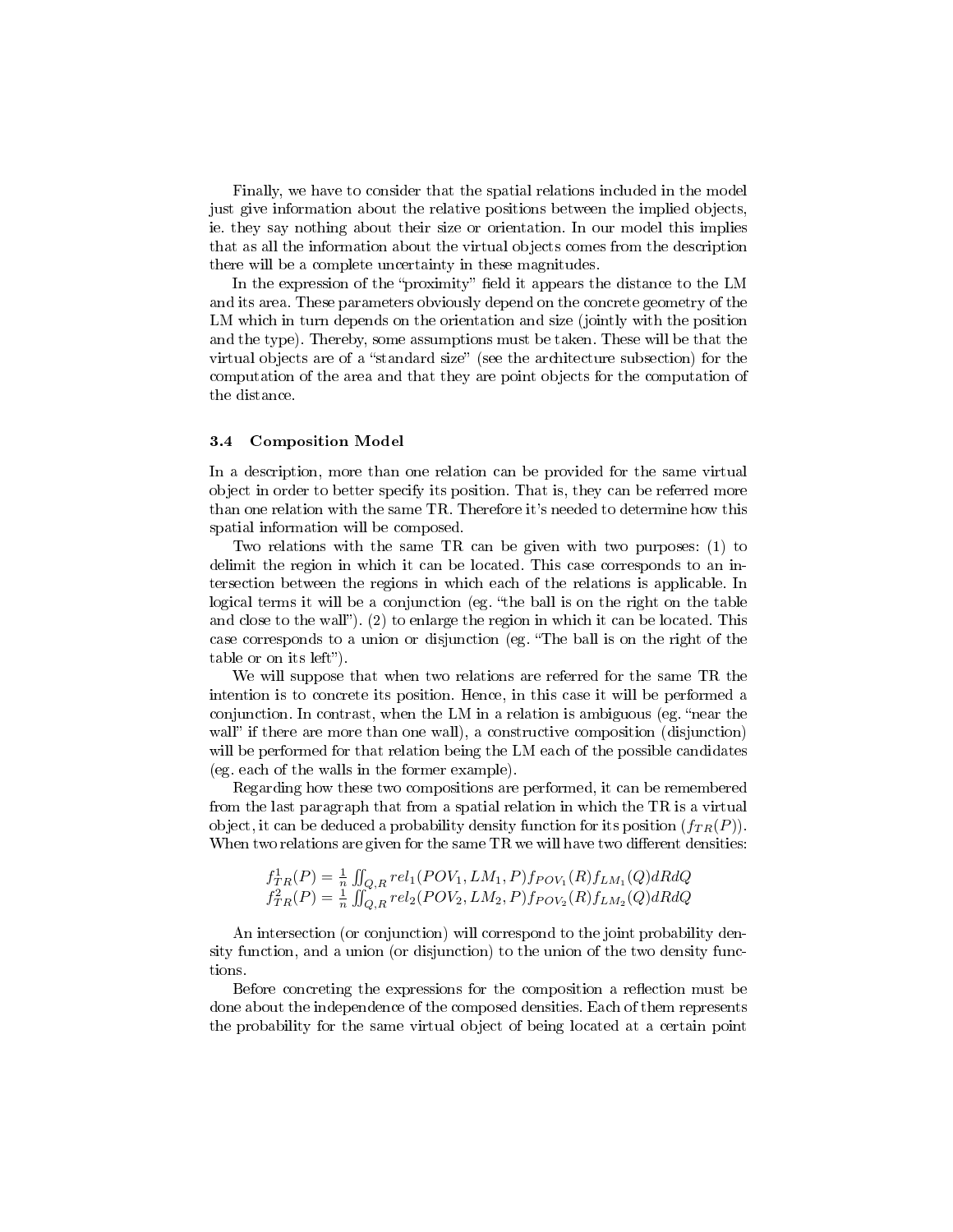

Fig. 3. Probabilities distributions for and object a) "behind the table", b) "far from the table" and c) and the conjunction of the two previous ones. Red color corresponds to the maximum value in the distribution and blue to the minimum. The table is the hollow rectangle and the POV the filled polygon.

of space given a dierent spatial relation. Or more precisely, they represent the probability for the relations which define the respective densities of being fulfilled when the object is located at a certain point. With the latter interpretation, and remembering the expressions of the FOAs, it can be stated that the fact of fulfilling one of the relations doesn't directly conditions the fulfilling of the other. Although there can be an indirect dependence. For example, the statement "the chair is on the left of the table" indirectly conditions the veracity of the statement "the chair is on the right of the table", but in terms of the definitions of the  $FOAs$ which represent both relations, there is no dependence.

Basing in the former argument, we will suppose the density functions corresponding to different spatial relations to be independent. This statement leads to the following expressions for the composition of two relations:

$$
f_{TR}^1(P) \bigcap f_{TR}^2(P) = f_{TR}^1(P) \cdot f_{TR}^2(P);
$$
  

$$
f_{TR}^1(P) \bigcup f_{TR}^2(P) = f_{TR}^1(P) + f_{TR}^2(P) - f_{TR}^1(P) \bigcap f_{TR}^2(P);
$$

In the discrete case (ie. discrete probability distributions) the expressions for the the composition are analogous to the latter. In Fig 3 is shown the distribution for a TR which is "behind the table" and "far from the table" (ie. the final distribution is the intersection of the former ones).

# 4 Collaborative scene mapping

In this section we overview the method used for building the scene maps described in the introduction and the architecture of the implemented system. The presented collaboration procedure tries to exploit the inherent capacities of each of the parts: the robot and the human. The robot can contribute with the accuracy of its sensors and its computational capacities for processing and composing information. On the other hand, the human have a unique facility in the segmentation and classification of objects. He also may possesses background knowledge and information about particularities or functionality of the objects in the environment to map.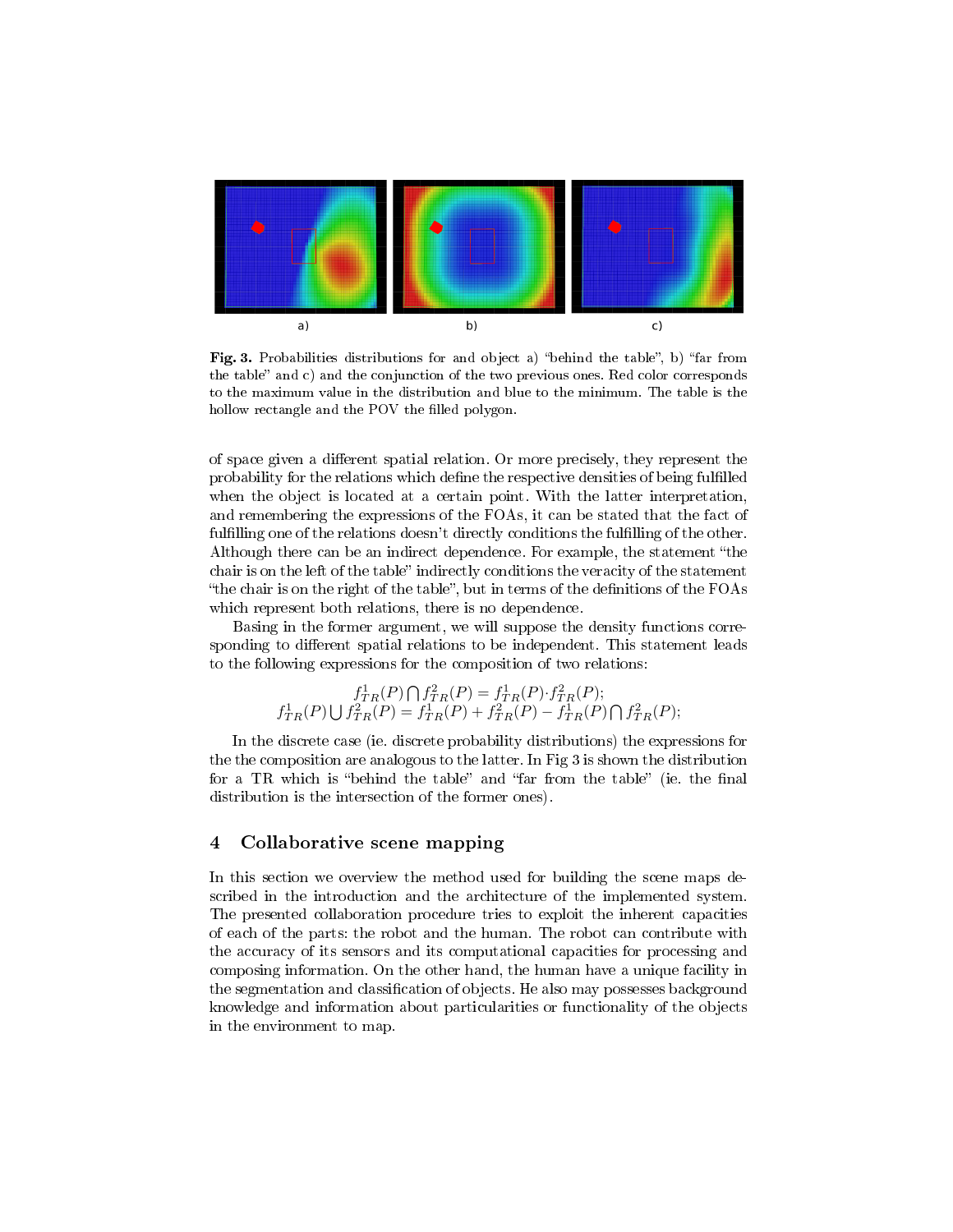In first place the person describes the scene using the contemplated set of spatial relations and the robot forms a mental map of it by interpreting those relations according to the presented model. This mental map provides information about the type of the objects in the scene and the region where they are most probably located. When sensing the scene, this information is used for sense guidance. That is, the robot looks for the actual objects in the regions corresponding to the covariance ellipses of the virtual objects in the mental map. Also, as it's been said, after sensing the scene the robot tries to match these virtual objects with the sensed ones, linking the semantic information associated to the former to the latter.

#### 4.1 Architecture

The system has three main components: (1) a spatial relations library which, given a relation, a POV and a LM (sensed or virtual), evaluates the corresponding FOA over a 2D grid following the model described in the previous section. (2) A simple parser which translates the descriptions given by the human. (3) A Geometric Scene Description component (GSD), which keeps a list of the scene objects and actualize the information about them when new relations are processed. The objects can be added to the GSD in two ways, being perceived by the robot sensors (sensed objects) or introducing them in the description (virtual objects).

Each object in the list is an instance of a type of object (eg. chairs) which has associated a 3D mesh used by the spatial relations library in the computation of the FOAs. Each instance has a pose, a covariance, an a scale. The scale is set as the proportion between the dimensions of the actual object and the 3D mesh corresponding to its type. The virtual objects will be considered to be of a "standard size", ie. for them the scale will be set to one.

The virtual objects in the GSD have also a grid corresponding to their position probability distribution. From this distribution is extracted a mean position and a covariance matrix used in the matching of the robot mental and sensed maps.

#### 4.2 Robot mental map: processing the descriptions

In the first part of the mapping process the person describes the spatial layout of the scene without the robot being there. The idea is that as he provides relations for the same TR he will be imposing additional constraints over its position which will reduce its covariance.

In order to ensure a correct interpretation of the description, the person must follow some rules. These are:

1. Before making any movements he must specify them by describing his target position in the same way as he would do with any other object, ie. using the same spatial relations (eg. "I move in front of the second table"). This ensures a correct position for the POV in the interpretation of the relations.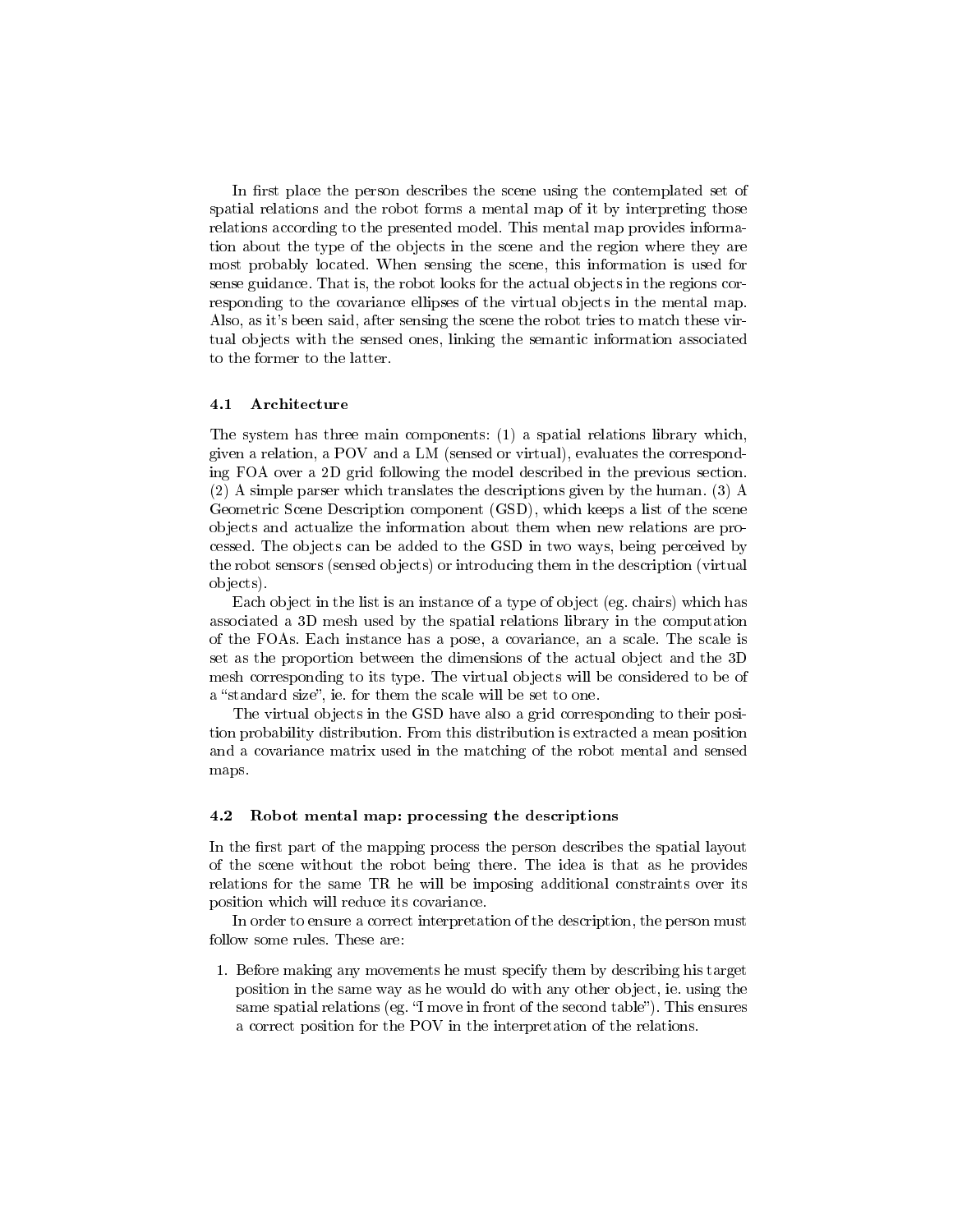- 2. He must specify his intrinsic orientation when providing relations in which he is the LM (eg. "The table is on my left"). He will do that by telling where is he looking when referring the relation (eg. "If I look to the back wall, the table is on my left"). This ensures a correct definition of the intrinsic frame in these cases.
- 3. The objects involved in a spatial relation must be unequivocally specified. That is done by naming them with its type and the ordinal number corresponding to their order of appearance in the description (eg. "the second chair is on the right of the first table").

The robot mental map is formed by all the virtual objects in the GSD after processing the whole description.

#### 4.3 Enriched map: scene check and map refinement

In the next step the robot senses the scene by using its 2D range laser. For this task the robot is supposed to be able to detect and classify the objects present in the scene (at least the ones introduced in the description) and to localize itself inside the scene (ie. in a map of an empty room with the known dimensions).

As it's been said, in order to ease this process the robot uses the formerly computed mental map for guiding the sensing. This is performed by following the next method: after coming into the room, the robot places itself in the middle of it and direct the laser to the regions corresponding to those in the mental map where the virtual objects are more probably located. That is, to those regions corresponding to the covariance regions of the virtual objects.

The sensed map will be formed by all the sensed objects in the GSD after the sensing process.

After sensing the scene, the robot performs the matching of the virtual objects with the sensed ones. To achieve an assignment (called objects fusion) the system looks for three requirements:

- 1. The sensed and virtual object are of the same type.
- 2. The probability for the virtual object of being at the sensed object position is greater than a certain threshold (according to its final probability distribution). For the experiments this threshold was set to the half of the maximum in the probability distribution.
- 3. For each relation in the description in which the virtual object acts as LM, there is a sensed object of the TR type with an applicability greater than a threshold when the relation is evaluated using the candidate sensed object as LM. This threshold was set to 0.5. This second check helps to prevent wrong fusions in complex scenes (when there are several objects of the same type).

If the three requisites fulfill the sensed object is taken as a candidate for the fusion. From all the candidates is chosen the one closest to the mean position of the virtual object. Once a fusion is accomplished, the semantic information associated with the virtual object is added to the sensed one and the former is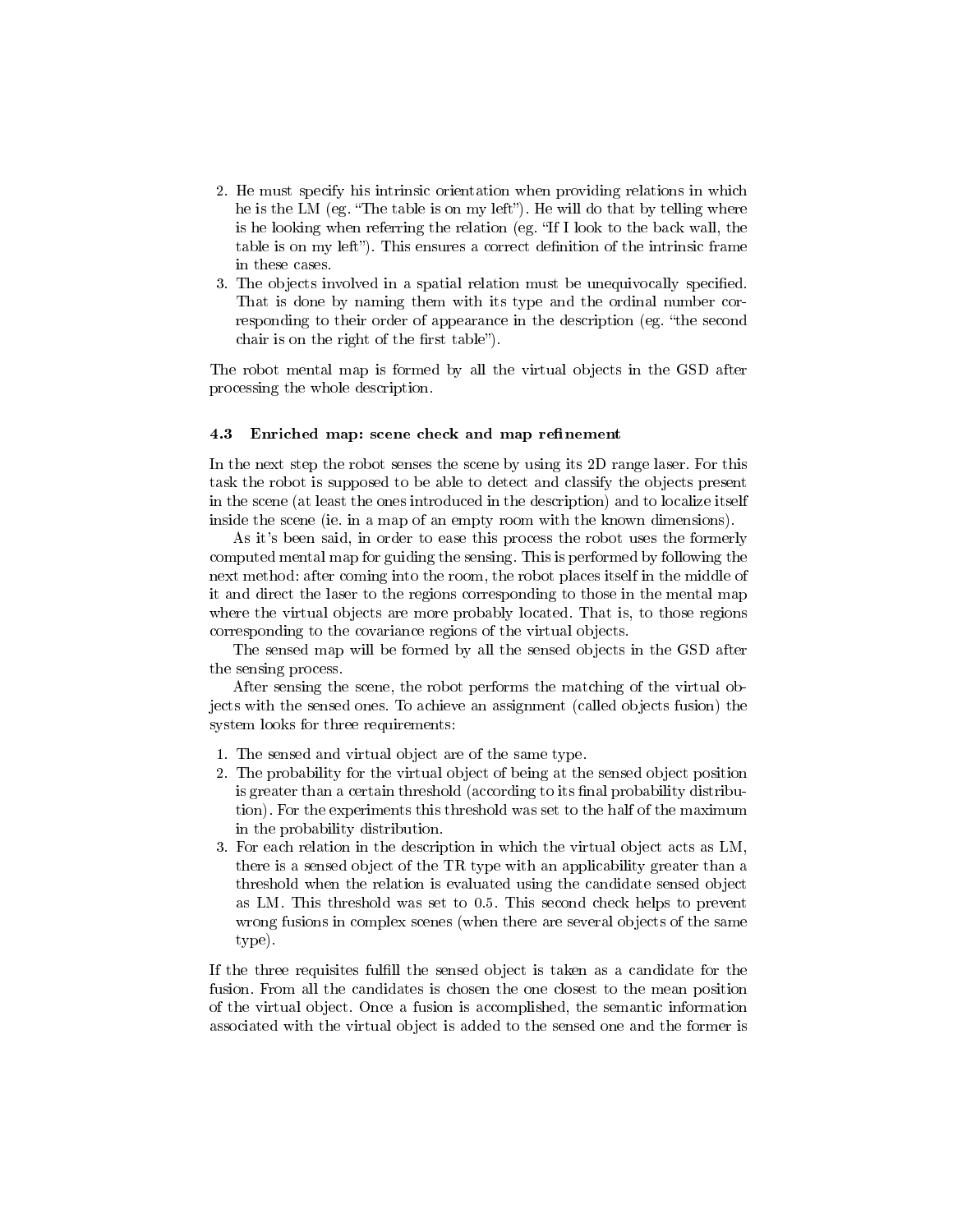

Fig. 4. a) Robot "Tibi" sensing the second scene. b) 2D view of the virtual map showed in the picture (c) contrasted with the ground truth (blue objects). c) Mental and sensed maps for the second scene used in the experiments. The sensed objects are the gray ones. The virtual ones has the color the person told in the description. They are visualized the covariance ellipses for the virtual objects.

deleted from the GSD. The final position for the object is the one corresponding to the sensed object.

If after trying to fuse all the virtual objects there are still any of them in the GSD the robot infers that the sensed scene doesn't correspond to the described one. As at the time being there is no mechanism to detect wrong fusions, if one virtual object is fused with a sensed object not corresponding to it, that will probably prevent the correct fusion of the rest of the objects. Anyways this never happened in the performed experiments.

The objects in the GSD after the fusion forms the enriched map. In our experiments we symbolize the semantic information given by the person with the color of the objects (as the robot is using a range laser which provides no color information). That is, with the "name" of the color of the objects as the person perceives them (eg. "red"). In the maps an RGB value is associated with each color just for visualization purposes.

### 5 Experiments

The conducted experiments were focused on testing the accuracy of the robot mental maps and the efficiency when matching them with the sensed ones. For that mean, we placed a set of objects inside a room and asked ten people among the researchers of the institute to describe the scene using the relations specified in section 3 and following the rules in subsection 4.2. The only information the robot had about the scene were the dimensions of the room, that there was a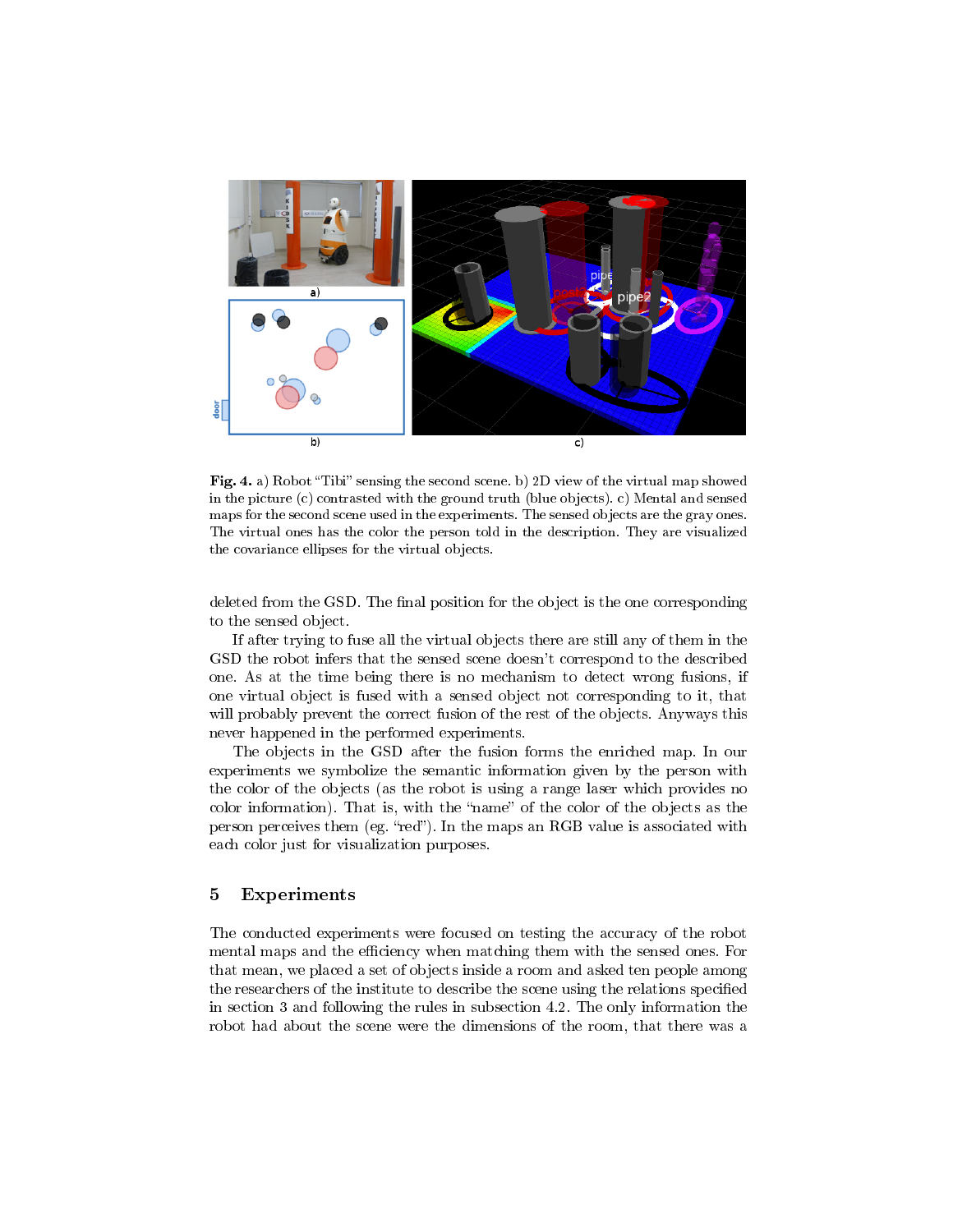

Fig. 5. Mean distances from the virtual objects to the ground truth in the ten descriptions processed for the scene2.

door and the location of the latter. The initial position of the person describing the scene was supposed to be "close to the door".

From each description the robot built a map by generating and composing each relation and afterward came into the scene, sensed it and performed the matching. The objects could be of three types: post, bin or pipe. Two scenes were tested. A simple one with one object of each type (scene1). A more complex one with several objects of each type (scene2).

As an example of the provided descriptions, next is shown the one from which was computed the most accurate mental map of the second scene (description 7 in Fig 5).The built mental map is shown in Fig 4.

There is a red post in front of me. The post is near me. There is a white pipe behind the post. The pipe is close to the post. There is a black bin on my left. The bin is close to the left wall. There is a black bin on my left. The second  $\frac{1}{2}$  bin is close to the left wall. The second bin is close to the first bin. The second bin is on the right of the first bin. There is a black bin close to the back wall. The third bin is close to the left wall. There is a white pipe near me. If I look to the third bin the second pipe is in front of me. There is a red post near the back wall. The second post is near the left wall. If I look to the third bin the second post is in front of me. The third bin is behind the second post."

The descriptions were processed using exact and approximate solutions when generating FOAs from virtual POV or LM (subsection 3.3).

The results were evaluated according to three parameters:

- 1. Mean distance from the objects in the robot mental map to the ground truth for all the objects in all descriptions ("distance" in table 1).
- 2. Mean covariance in the virtual objects position, expressed as the length of the radius of a circumference of the same area as the covariance ellipse,  $r = \sqrt{area/\pi}$  ("covariance").
- 3. The percentage of times that the robot succeed to match the robot mental and sensed maps ("matches").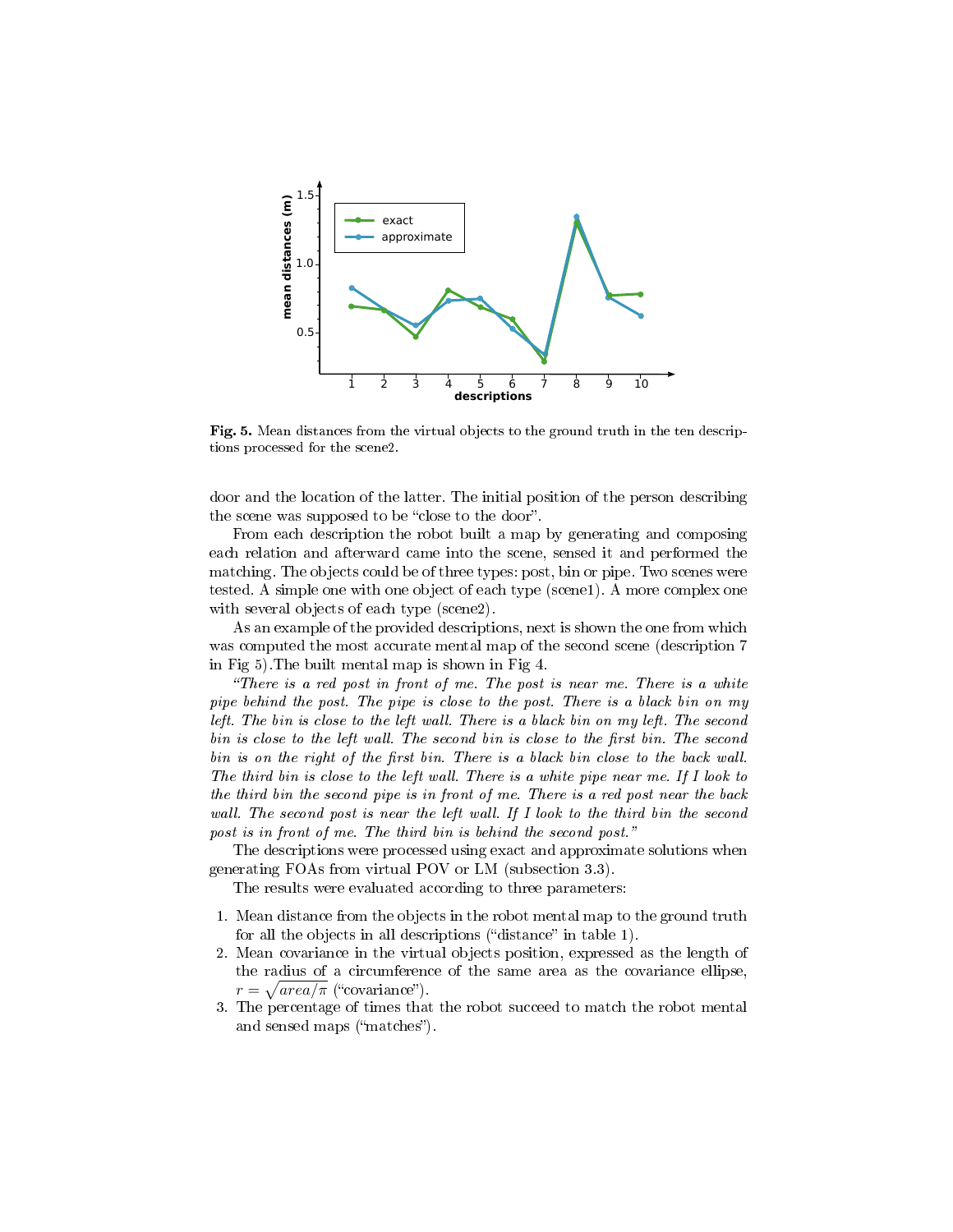|                      |                    |               | $\left  \text{distance } (m) \right $ covariance $\left  (m) \right $ matches $\left  (\%) \right $ |     |
|----------------------|--------------------|---------------|-----------------------------------------------------------------------------------------------------|-----|
| approximate approach | scene1             | $0.9 \pm 0.2$ | $0.6 \pm 0.1$                                                                                       | 90  |
|                      | scene <sub>2</sub> | $0.6 + 0.2$   | $0.6 \pm 0.1$                                                                                       | 80  |
| exact approach       | scene1             | $0.9 \pm 0.2$ | $0.73 \pm 0.09$                                                                                     | 100 |
|                      | scene2             | $0.6 + 0.1$   | $0.73 \pm 0.08$                                                                                     | 90  |

Table 1. Mean distances, mean covariances and percentage of success in the matching of the virtual and sensed maps for the two scenes using the two approaches for generating the FOAs.

The results achieved are summarized in Table 1. There is no data about the performance in the sensing process as the robot achieved to detect all the objects in every case. This success is no doubt due to the simplicity of the geometry of the chosen object. This choice was made in order to isolate the assessment of mental map and fusion processes from possible errors in the object detection.

The first thing we realized after conducting the experiments is that not all the people have the same "descriptive skills" (or the same understanding of space). As it can be seen in Fig 5 the results are very description dependent, going the mean distances from 0.29 m to 1.43 m (though almost all of them stay in the interval 0.4 - 1.0).

For using the mental map as a tool by itself the interesting numbers are those corresponding to the mean distances and covariances. But for using it as an intermediate step in the mapping process (as done in this article), the most relevant data is the percentage of matches. The accuracy of the mental map is important for guiding the sense and fusing the objects. But if after all the robot achieve to match the two maps, the final object positions will be the sensed ones. In this sense, the success percentage is around 90 %.

Regarding the options in the FOAs generation, the mean distances to the ground truth were the same when using the exact and approximate solutions in the generation of FOAs from virtual objects. Though the former option tend to generate larger covariances, which helps to improve the matches percentage. On the other hand, the larger covariances could lead to wrong fusions. But this didn't happen in the conducted experiments.

### 6 Conclusions

We have presented a model which let a robot to build the map of a scene in collaboration with a person. To that end, the person must describe to the robot the layout of objects in the scene using qualitative spatial relations being able to include semantic information about the objects in the description. An extension of the model which let to express more precise information about distances and orientations would no doubt improve the accuracy of this map. Although we plan to research in that direction in the future, in the present work we preferred to limit ourselves to a more ordinary language which people usually use when expressing spatial knowledge.